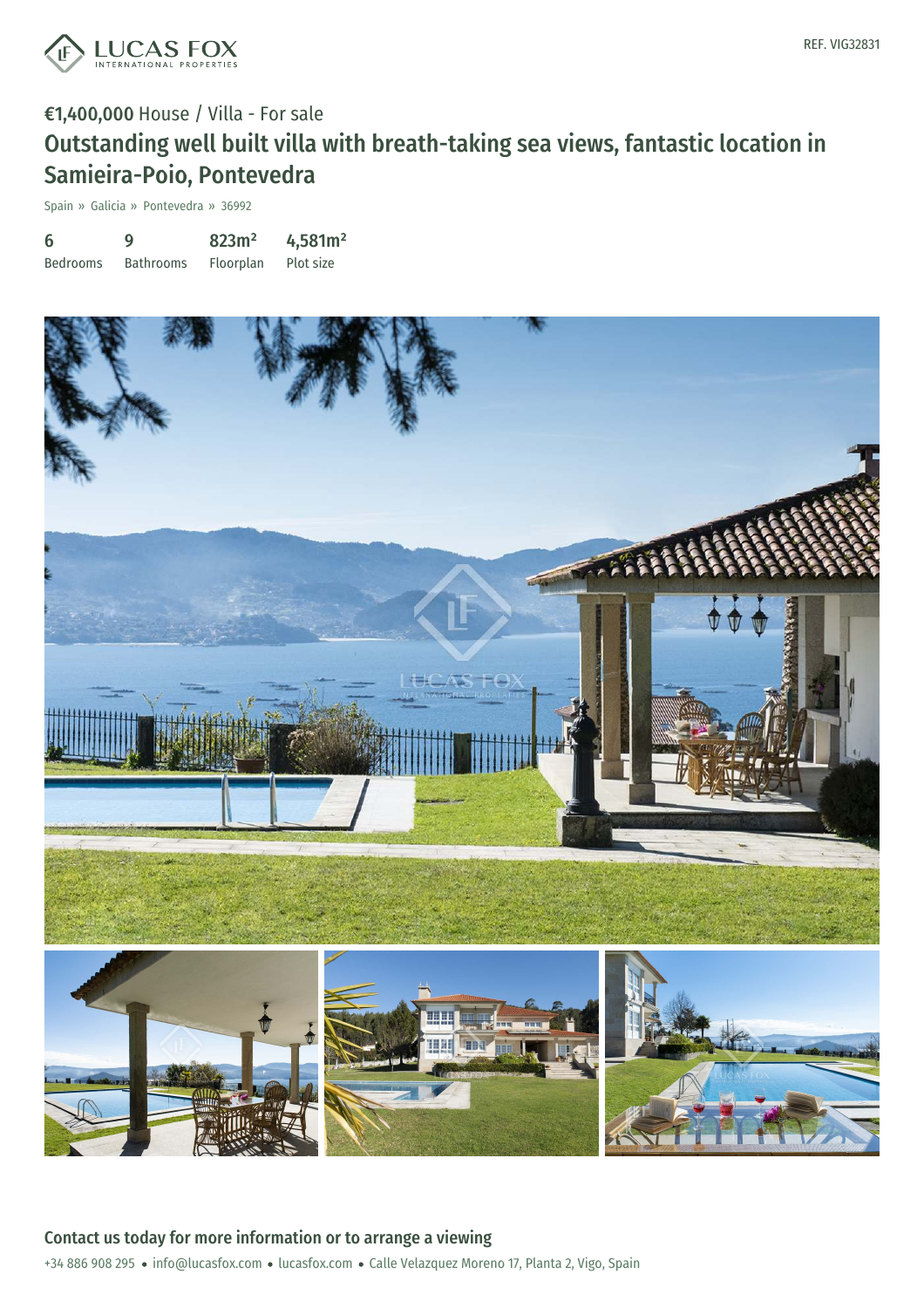

## €1,400,000 House / Villa - For sale Outstanding well built villa with breath-taking sea views, fantastic location in Samieira-Poio, Pontevedra

Spain » Galicia » Pontevedra » 36992

6 Bedrooms  $\mathbf Q$ Bathrooms 823m² Floorplan 4,581m² Plot size

#### **OVERVIEW**

## A well-built stone villa located in one of the sought after areas of the Rias Baixas in Galicia, offering 6 bedrooms, a fantastic layout, stunning views of the Estuary and a large plot measuring a total of 4,581 m².

The area of Samieira is a small coastal village between Sanxenxo and the city of Pontevedra. The property situated on a hill top offers a lovely flat garden measuring a total of 4,500 m². The villa itself was built by stone, well constructed with a nice layout, many open spaces and very well finished with quality materials.

In the garden section, we find a large size pool, measuring a total of 116 m². Next to the pool, a pool house is equipped with a summer barbecue and dining area, a small porch, and a changing section. Great for entertaining and enjoying time with family and friends.

Once inside the villa, we are greeted by a grand entrance hall, distributing the area into the day and night section.

We have the living room on the main floor, overlooking the front garden, and a fireplace. Next to the living room, we have a dining room. The kitchen has a small service pantry, laundry room, and private entrance. We find an en-suite bedroom and a guest toilet on the same level.

We have the sleeping area on the first floor, all good sized, with its bathroom and built-in wardrobes. The master bedroom offers a small balcony terrace overlooking the front garden area and [stunning](mailto:info@lucasfox.com) vi[ews.](https://www.lucasfox.com)

The property is finished with good quality carpentry throughout. Very well-kept hardwood flooring, quality double glazing windows and finishes.

We have an annexe building featuring a games room and utility room outside. The games room can be converted into a small gym or home cinema. The heating and electricity are operated by propane gas and solar panels, and the landscaping is finished with lovely plants, flowers and mature trees.



[lucasfox.com/go/vig32831](https://www.lucasfox.com/go/vig32831)

Mountain views, Garden, Natural light, Alarm, Balcony, Barbecue, Built-in wardrobes, Chill out area, Double glazing, Equipped Kitchen, Fireplace, Heating, Near international schools